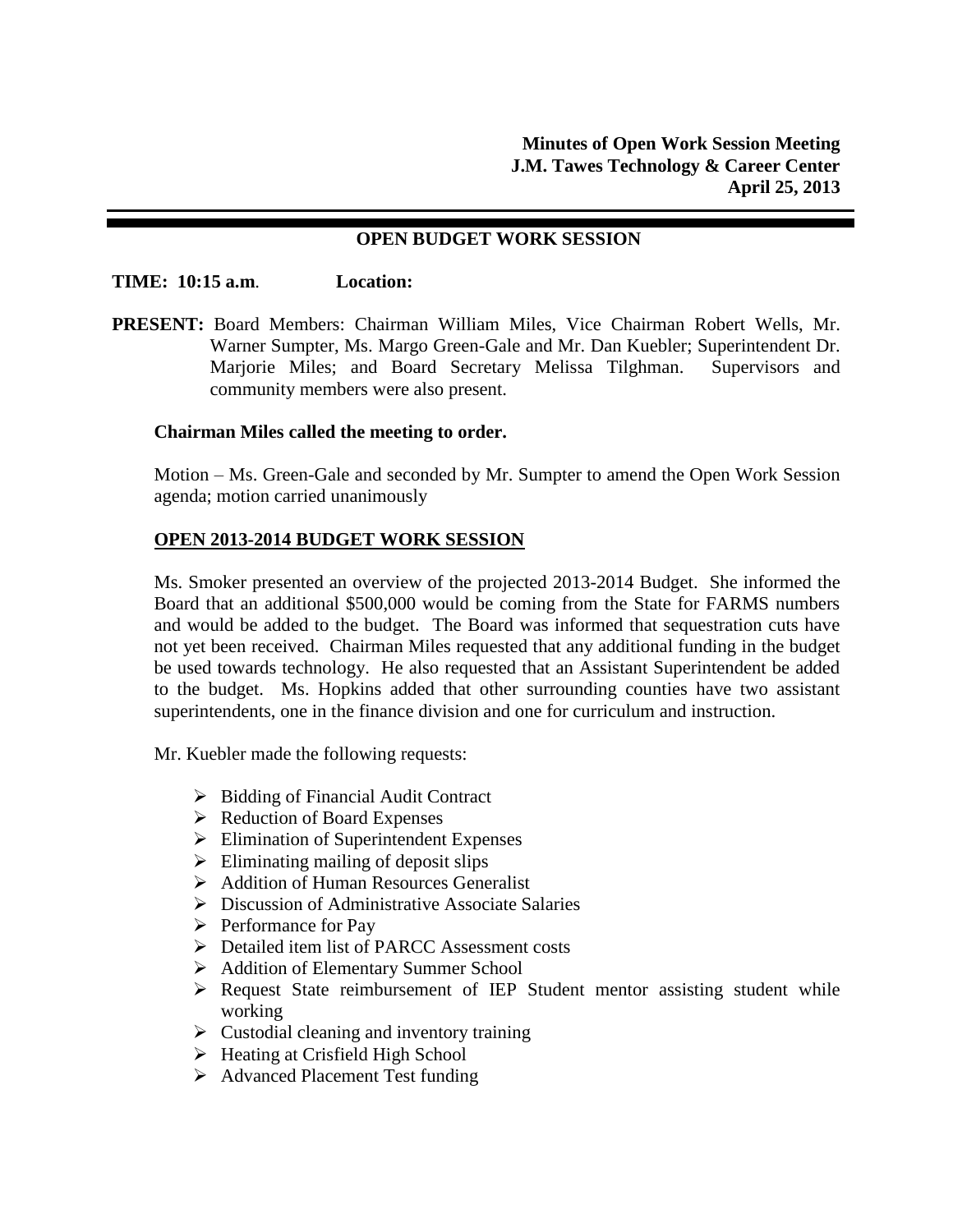- $\triangleright$  Facilities Action Plan
- $\triangleright$  Line Item Cost of wireless access in buildings
- $\triangleright$  Addition of \$30,000 line item for Superintendent Search
- $\triangleright$  Middle State application and its benefits to the system
- $\triangleright$  Request school maintenance assistance from the county commissioners
- $\triangleright$  Implementation of a common core intervention and remediation plan

Ms. Hopkins informed the Board that K-5 summer camps would be implemented this year. The program will run for approximately eleven days. Students will learn Math, Reading, and STEM. Transportation and meals will be provided. Mr. Kuebler suggested that the Superintendent seek funding from the Bill and Malinda Gates foundation.

Mr. Jefferson informed the Board that he has contacted UMES and is in the process of implementing a training program for custodians.

Mr. Sumpter advised the Board that installing wireless access in the schools would be costly and that consideration should be taken in the planning of wiring older ventilated walls.

# **BOARD MEETING CALENDAR**

The Board received a draft of the Board meeting calendar for review and approval at the May Board meeting.

## **BOARD MEETING AGENDA**

The Board discussed the meeting agenda for May 1, 2013.

Motion – Mr. Kuebler and seconded by Ms. Green-Gale to adjourn the meeting at 2:45 p.m.; motion carried unanimously.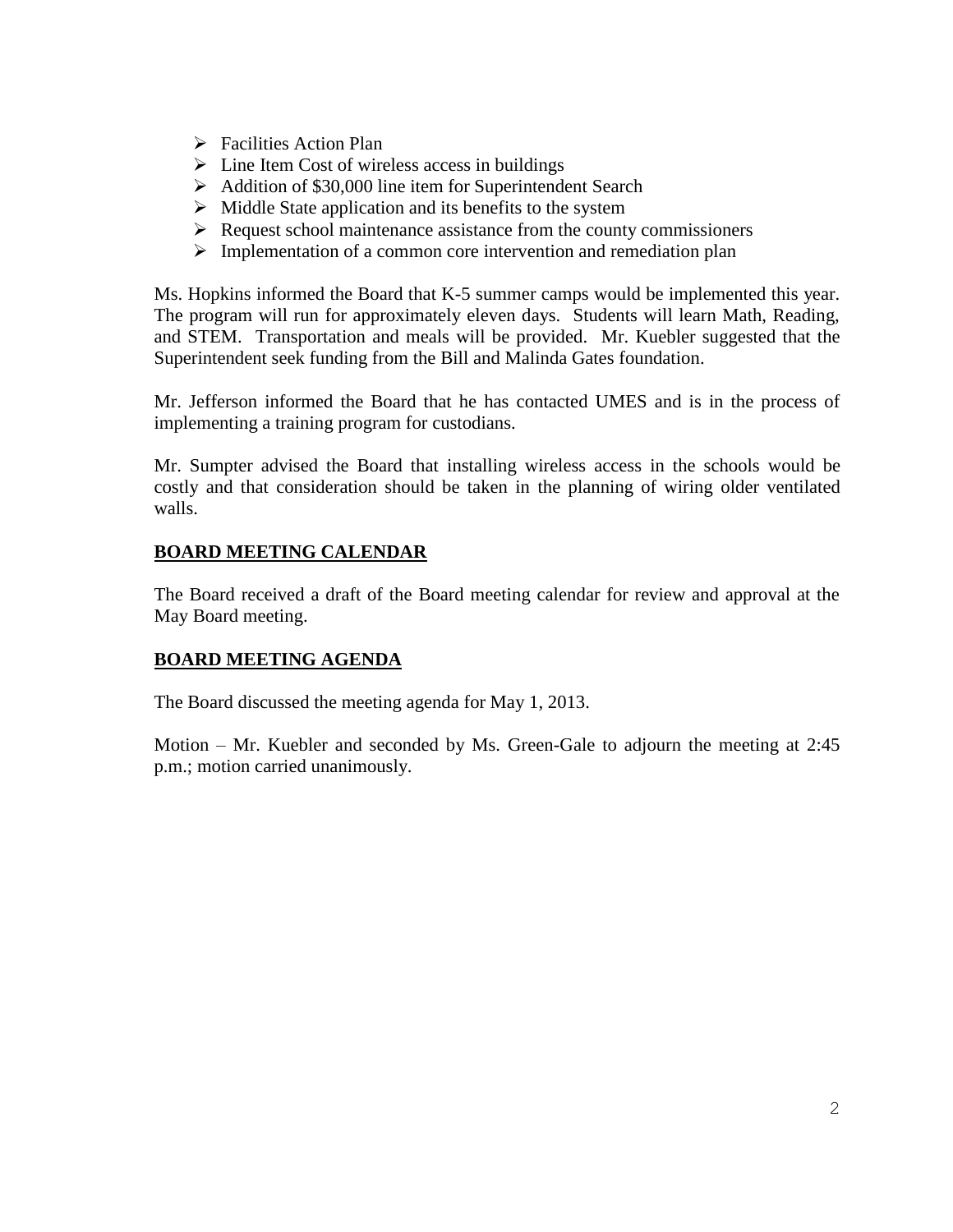#### **OPEN SPECIAL SESSION**

#### **TIME: 2:45 a.m. Location: JM Tawes Technology & Career Center**

**PRESENT:** Board Members: Chairman William Miles, Vice Chairman Robert Wells, Mr. Warner Sumpter, Ms. Margo Green-Gale and Mr. Dan Kuebler; Superintendent Dr. Marjorie Miles; and Board Secretary Melissa Tilghman. Supervisors and community members were also present.

#### **Chairman Miles called the meeting to order.**

## **PLEDGE OF ALLEGIANCE**

## **ADOPTION OF AGENDA**

Motion: Ms. Green-Gale and seconded by Mr. Sumpter to adopt the amended agenda as presented; motion carried unanimously.

#### **CLOSED MEETING:**

2:55 p.m. – Pursuant to Section 10-508 of the **Annotated Code of Maryland** Motion: Mr. Kuebler and seconded by Ms. Green-Gale; motion carried unanimously

# **Performed Administrative Functions – Section 10-503**

Received and discussed information received from the Superintendent

**Discussed Personnel Matters (New Hires, Retires, Resignations)–Section 10-508(a) (1)** Received, reviewed and discussed personnel matters

#### **Discussed Negotiation Matters – Section 10-508 (A)(9)** Reviewed and discussed negotiated agreements

**PRESENT:** Board Members: Chairman William Miles, Ms. Margo Green-Gale, Mr. Warner Sumpter, Mr. Dan Kuebler, and Board Attorney Fulton Jeffers; Superintendent Miles; and Board Secretary Tilghman. Human Resource Supervisor, Beth Whitelock was also present. Vice Chairman Wells was excused from the meeting.

#### **The Board reconvened in Open Special Session - 3:52 p.m.**